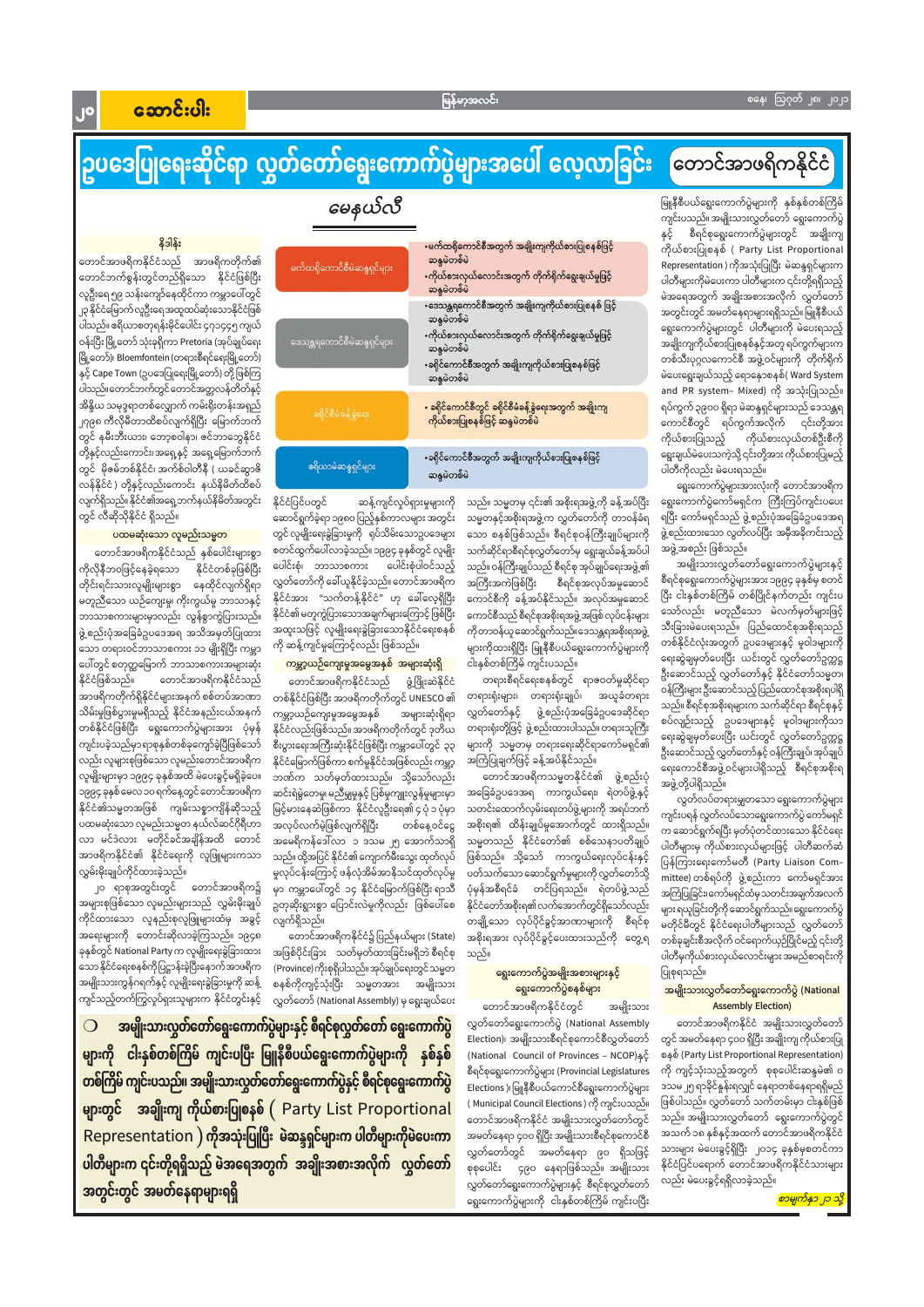#### မြန်မာ့အလင်း

#### စနေ၊ ဩဂုတ် ၂၈၊ ၂၀၂၁

# အောင်းပါး

၂၁

#### <mark>ာာမျက်နှာ ၂၀ မှ</mark>

အမျိုးသားလွှတ်တော်နေရာ ၄၀၀ အနက် နေရာ ၂၀၀ အား ပါတီများ၏တစ်နိုင်ငံလုံးအဆင့် တင်သွင်းသော အမည်စာရင်းမှ ရှေးချယ်ပြီး ကျန်နေရာ၂၀၀ အား စီရင်စု ကိုးခု၌ စီရင်စုတစ်ခုချင်း စီအတွက် ပါတီများက တင်သွင်းသောအမည်စာရင်း မှ ရွေးကောက်တင်မြှောက်သည်။ ရွေးကောက်ပွဲ အပြီး ရလဒ်များ ထွက်ပေါ်ကြေညာပြီးသည့်အချိန် တွင် ရွေးကောက်ပွဲကော်မရှင်သည် ပါတီစာရင်း တစ်ခုစီမှ မည်သည့်လွှတ်တော်များတွင် နေရာမည် မျှရရှိသည်ကို စိစစ်တွက်ချက်ကြေညာသည်။ ရွေးကောက်ပွဲပြီးနောက်တွင် တောင်အာဖရိက သမ္မတအား အမျိုးသားလွှတ်တော်က ရွေးကောက် တင်မြှောက်သည်။

#### အမျိုးသားစီရင်စုကောင်စီလွှတ်တော် (National Council of Provinces – NCOP) နှင့် စီရင်စု ကောင်စီလွှတ်တော်ရွေးကောက်ပွဲများ

တောင်အာဖရိကနိုင်ငံတွင် KwaZulu– Natalı Western Caper Eastern Caper Free Stater Gautengi Northern Capei Limpopoi North West၊ Mpumalanga နှင့် Pretoria ဟူ၍ စီရင်စု ကိုးခုရှိသည်။ စီရင်စုလွှတ်တော်တစ်ရပ်လျှင် ယင်း စီရင်စုအတွင်း နေထိုင်သည့် လူဦးရေအလိုက် ကိုယ်စားလှယ်နေရာ ၃၀ မှ ၈၀ အကြားတွင် ရှိသည်။ စီရင်စုလွှတ်တော်ရွေးကောက်ပွဲနှင့် မြူနီ စီပယ်ကောင်စီ ရွေးကောက်ပွဲများတွင်မူ သက်ဆိုင် ရာ စီရင်စု သို့မဟုတ် မြူနီစီပယ်အတွင်းတွင် နေထိုင်သူသာ မဲပေးခွင့်ရှိသည်။ အမျိုးသားစီရင်စု ကောင်စီလွှတ်တော်နေရာ ၉၀ အတွက် သက်ဆိုင်ရာ စီရင်စုလွှတ်တော် တစ်ခုစီလျှင် ကိုယ်စားလှယ် ၁၀ ဦးစီရွေးချယ်သည်။ သက်တမ်းမှာ ငါးနှစ် ဖြစ်သည်။ သက်ဆိုင်ရာစီရင်စုအလိုက် ဝန်ကြီးချုပ်များအား စီရင်စုလွှတ်တော်များက ရွေးချယ်တင်မြှောက် သည်။

#### ဒေသန္တရရွေးကောက်ပွဲများ (မြူနီစီပယ်ရွေးကောက်ပွဲများ)

တောင်အာဖရိကနိုင်ငံတွင် မြူနီစီပယ် ပေါင်း၏ ၄၀ ရာခိုင်နူန်းဖြစ်သည်။ ရွေးကောက်ပွဲ သုံးမျိုးရှိပြီး ၎င်းတို့အတွက် အသုံးပြု သက်သေခံစာအုပ်တွင် ကပ်ထားပေးမည် အတွင်း၌ လူဦးရေ ၃၀၀၀ ခန့် ဖြင့် သတ်မှတ်ရေးဆွဲ ဒေသန္တရမြူနီစီပယ် ကိုယ်စားပြုကောင်စီ သော ရွေးကောက်ပွဲစနစ်များမှာ တစ်ခုနှင့်တစ်ခု ဖြစ်သည်။ ပြီး ကျေးလက်ဒေသများရှိ မဲပေးခရိုင်များအား ၁၀ အဖွဲ့ ဝင်များ။ ၎င်းတို့သည် ဒေသန္တရ အနည်းငယ်ကွဲပြားသည်။ မြူနီစီပယ် ရွေးကောက် တောင်အာဖရိက ရွေးကောက်ပွဲကော်မရှင်သည် ကောင်စီအဖွဲ့ ဝင်များဖြစ်ပြီး ကီလိုမီတာ ( ၆ ဒသမ ၂ မိုင်) အတွင်း၌ လူဦးရေ ခရိုင် ပွဲများကို ငါးနှစ်တစ်ကြိမ်ကျင်းပသည်။ အကယ်၍ တစ်နိုင်ငံလုံးရှိ မဲဆန္ဒရှင်စာရင်းကို ကွန်ပျူတာစနစ် ၁၂၀၀ ခန့်ဖြင့် ရေးဆွဲသတ်မှတ်သည်။ မဲပေးခရိုင် ကောင်စီတွင် ကိုယ်စားပြု ပါဝင်နိုင်ရန် ရပ်ကွက်အဆင့်တွင် တိုက်ရိုက်ရွေးကောက် ပြုစုထိန်းသိမ်းထားရှိသည်။ အကယ်၍ များ ရေးဆွဲသတ်မှတ်မှုကို ရွေးကောက်ပွဲကော်မရှင် ဖြင့် ၎င်းတို့၏ သက်ဆိုင်ရာ ဒေသန္တရမြူနီ တင်မြှောက်ထားသော မြူနီစီပယ်ကောင်စီအဖွဲ့ ဝင် မဲဆန္ဒရှင်စာရင်းတွင် မှတ်ပုံတင်စာရင်းသွင်းပြီးသည့် ၏ နယ်နိမိတ်သတ်မှတ်ရေးဦးစီးဌာန (Delimitation စီပယ်ကောင်စီများက ရွေးချယ်စေလွှတ် သေဆုံးခြင်း၊ နုတ်ထွက်ခြင်းနှင့် ထုတ်ပယ်ခြင်း ပုဂ္ဂိုလ်တစ်ဦးသည် ထပ်မံ၍ အမည်စာရင်းပေးသွင်း ခြင်းဖြစ်သည်။ ခရိုင်ကောင်စီ အဖွဲ့ဝင် ဆောင်ရွက်ခြင်းဖြစ်ပြီး Directorate) က စသည့်အကြောင်းတစ်မျိုးမျိုးကြောင့် နေရာ လာပါက ၎င်း၏ ယခင်အချက်အလက်များ ရွေးကောက်ပွဲများ မကျင်းပမီအချိန်တွင် ယင်းတို့ စုစုပေါင်း၏ ၆၀ ရာခိုင်နူန်းဖြစ်သည်။ လစ်လပ်သွားခဲ့ပါက အဆိုပါနေရာအတွက် ကွန်ပျူတာပေါ်တွင် အလိုအလျောက်ပေါ်ထွက်လာ ခြွင်းချက်။ အလွန်သေးငယ်ပြီး ကောင်စီအဖွဲ့ ဝင် အား သုံးသပ်ပြင်ဆင် ရေးဆွဲသတ်မှတ်ခြင်းကို ကြားဖြတ် ရွေးကောက်ပွဲကို လစ်လပ်ပြီး ရက်ပေါင်း မည် ဖြစ်သည်။ ယင်းကဲ့သို့ ဖြစ်ပွားခဲ့လျှင် အဆိုပါ အလွန်နည်းသည့် ဒေသန္တရကောင်စီများတွင်မူ ဆောင်ရွက်သည်။ ၉၀ အတွင်းတွင် ကျင်းပကာ ပြန်လည်ရွေးချယ်ပေး ကွန်ပျူတာစနစ်က ယခင်မှတ်တမ်းအဟောင်းရှိ ရပ်ကွက်အဆင့်တွင် မဲဆန္ဒရှင်များက တိုက်ရိုက် သက်ဆိုင်ရာမဲပေးခရိုင်၏ မဲဆန္ဒရှင်စာရင်းတွင် ရသည်။ ဒီမိုကရေစီနည်းကျ ကျင်းပသည့် ပထမဆုံး မဲပေးခရိုင်တွင် မှတ်ပုံတင်စာရင်းသွင်းထားမှုအား ရွေးချယ်မှုမပြုတော့ဘဲ အချိုးကျစနစ်ဖြင့်သာ အမည်ပါမှသာ ရွေးကောက်ပွဲတွင် မဲပေးခွင့်ရှိသည်။ အကြိမ် မြူနီစီပယ်ရွေးကောက်ပွဲများကို ၁၉၉၅ ပယ်ဖျက်ပြီး အချက်အလက်အသစ်များဖြင့် ထပ်မံ ရွေးကောက်တင်မြှောက်သည်။ မဲစာရင်းတွင် ပါဝင်ရန်အတွက် ခုနှစ်နှင့် ၁၉၉၆ ခုနှစ်များတွင် ကျင်းပခဲ့ပြီး စာရင်းသွင်းမည် ဖြစ်သည်။ ဘားကုဒ်ပါသည့် သက်သေခံစာအုပ် မဲပေးခွင့်သတ်မှတ်ချက်များ ရွေးကောက်ပွဲကော်မရှင် (IEC) က ကြီးကြပ် အစိမ်းရောင် (၁၉၈၆ ခုနှစ်မှ စတင် အသက် ၁၈ နှစ်ပြည့်ပြီး မဲဆန္ဒရှင်များအဖြစ် ဖွဲ့စည်းပုံအခြေခံဥပဒေ ဆောင်ရွက်သည့် ပထမဆုံးအကြိမ် မြူနီစီပယ် ထုတ်ပေးခဲ့သည်) သို့မဟုတ် ယာယီ မှတ်ပုံတင်ပြီးသည့် တောင်အာဖရိကနိုင်ငံသား ၁၉၉၁ ခုနှစ်တွင် အသားအရောင်ခွဲခြားမှုကို ရွေးကောက်ပွဲများကို ၂၀၀၀ ပြည့်နှစ်တွင် ကျင်းပ ဆန့်ကျင် တွန်းလှန်နေသော ခေါင်းဆောင်များနှင့် အားလုံး မဲပေးခွင့်ရှိသည်။ မဲပေးသည့်အခါတွင် သက်သေခံစာရွက်စာတမ်း အထောက် ခဲ့သည်။ အစိုးရအကြား ငြိမ်းချမ်းရေးသဘောတူညီချက်အရ မဲဆန္ဒရှင်များအဖြစ် မှတ်ပုံတင်ပြီးသည့် အသက် ၁၈ နှစ်ပြည့်ပြီး <mark>မက်ထရိုပိုလီတန်မြူနီစီပယ်ရွေးကောက်ပွဲများ</mark>  $\ast$ အသားအရောင် လူမျိုးရေးခွဲခြားမှုမရှိဘဲ တန်းတူ အခွင့်အရေးပေးထားသော ကြားဖြတ်ဖွဲ့စည်းပုံ (အုပ်စု – က) တောင်အာဖရိကနိုင်ငံသားအားလုံး မဲပေးခွင့်ရှိသည်။ မဲပေးသည့်အခါတွင် မက်ထရိုပိုလီတန်မြူနီစီပယ်များသည် တောင် အခြေခံဥပဒေတစ်ခုကို ရေးဆွဲခဲ့ပြီး ၁၉၉၄ ခုနှစ် အာဖရိကနိုင်ငံရှိ Johannesburg၊ Cape Town၊ ဧပြီလ (၂၇) ရက်နေ့တွင် စတင်အသက်ဝင်ခဲ့သည်။ မဲဆန္ဒရှင်သက်သေခံစာအုပ်ငယ်အား ပြသရသည်။ မဲဆန္ဒရှင်တစ်ဦးစီသည် Ethekweni (Durban) Tshwane (Pretoria) ၁၉၉၆ ခုနှစ်တွင် ဖွဲ့စည်းပုံအခြေခံဥပဒေဆိုင်ရာ Nelson Mandela (Port Elizabeth) နှင့် Ekhyrulei ညီလာခံမှ ဖွဲ့ စည်းပုံအခြေခံဥပဒေဆိုင်ရာတရားရုံး ယင်းနှင့်သက်ဆိုင်သည်ဟု သတ်မှတ်ထားသော ခရိုင်တစ်ခုအတွင်းတွင်သာ (East Rand) စသည့် မြို့ကြီး ခြောက်မြို့တွင် နှင့် ပတ်သက်သော အချက်အလက်များကို ထပ်မံ ရှိသည်။ မြူနီစီပယ်တစ်ခုလျှင် မဲဆန္ဒရှင် ၅၀၀၀၀၀ မှတ်ပုံတင်ရပြီး ဒေသန္တရရွေးကောက်ပွဲများ၌ သက်ဆိုင်ရာခရိုင်အတွင်းရှိ ဖြည့်စွက်ခဲ့သည်။ ၁၉၉၇ ခုနှစ် ဖေဖော်ဝါရီလ (၄) ကျော်ရှိပြီး မြူနီစီပယ်များအောက်တွင် ရပ်ကွက်များ ရက်နေ့တွင် ပြင်ဆင်ထားသော ဖွဲ့စည်းပုံအခြေခံ ဖွဲ့ စည်းတည်ရှိသည်။ ကောင်စီအဖွဲ့ ဝင်တစ်ဝက်အား သတ်မှတ်ထားသော မဲရုံ၌သာ မဲပေးခွင့်ရှိ ဥပဒေသည် စတင်အသက်ဝင်လာခဲ့သည်။ အချိုးကျ ကိုယ်စားပြုစနစ်ဖြင့် <mark>(ဆက်လက်ဖော်ပြပါမည်</mark>, ရွေးချယ်ပြီး

မဲဆန္ဒရှင်များက ပါတီများကို ရွေးချယ်မဲပေးရသည်။ ကျန်တစ်ဝက်အား ရပ်ကွက်ကောင်စီဝင်များအဖြစ် ရပ်ကွက်အတွင်းတွင် နေထိုင်သူများက မဲပေး ရွေးချယ်သည်။

#### ဒေသန္တရမြူနီစီပယ်ရွေးကောက်ပွဲများ (အုပ်စု– ခ)

မက်ထရိုပိုလီတန်မြူနီစီပယ် ခြောက်ခုမှလွဲပြီး ကျန်ဒေသများအား ဒေသန္တရမြူနီစီပယ်များ အဖြစ် ပိုင်းခြားသတ်မှတ်ထားသည်။ ဒေသန္တရမြူနီစီပယ် စုစုပေါင်း ၂၃၁ ခုရှိပြီး မြူနီစီပယ် တစ်ခုချင်းစီအား ရပ်ကွက်များအဖြစ် ပိုင်းခြားဖွဲ့စည်းထားသည်။ ယင်းမြူနီစီပယ်များရှိ မဲဆန္ဒရှင်များသည် ခရိုင် ကောင်စီများအတွက်လည်း မဲပေးကြရသည်။ ကောင်စီအဖွဲ့ ဝင်တစ်ဝက်အား အချိုးကျ ကိုယ်စား ပြုစနစ်ဖြင့်ရွေးချယ်ပြီး မဲဆန္ဒရှင်များက ပါတီများကို ရွေးချယ်မဲပေးရသည်။ ကျန်တစ်ဝက်အား ရပ်ကွက် ကောင်စီဝင်များအဖြစ် ရပ်ကွက်အတွင်းတွင် နေထိုင်သူများက မဲပေးရွေးချယ်ကြသည်။ လူဦးရေ ကျဲပါးသောနေရာများတွင် နေထိုင်သည့်သူများသည် ဒေသန္တရ မြူနီစီပယ်များအတွင်း ပါဝင်ခြင်းမရှိဘဲ ၎င်းတို့နေထိုင်ရာနေရာများအား ခရိုင်စီမံခန့်ခွဲသည့် ဧရိယာ (District Management Areas–DMA) များ အဖြစ် ခရိုင်မြူနီစီပယ်က တိုက်ရိုက်အုပ်ချုပ်သည်။ ခရိုင်မြူနီစီပယ်ရွေးကောက်ပွဲများ (အုပ်စု – ဂ)

ခရိုင်မြူနီစီပယ်များအား ခရိုင်တစ်ခုအတွင်းရှိ ဒေသန္တရမြူနီစီပယ်များဖြင့် ဖွဲ့စည်းထားခြင်း ဖြစ်သည်။ ခရိုင်ကောင်စီတစ်ခုလျှင် ဒေသန္တရမြူနီ စီပယ် လေးခုမှ ခြောက်ခုအကြားဖြင့် ဖွဲ့ စည်းထားပြီး တောင်အာဖရိကနိုင်ငံတွင် စုစုပေါင်း ခရိုင်မြူနီစီပယ် ၄၇ ခုရှိသည်။ ခရိုင်မြူနီစီပယ် ကောင်စီများတွင် ကောင်စီဝင်များအား အောက်ပါအတိုင်း နှစ်မျိုးခွဲ ခြားရွေးချယ်သည်–

- ရွေးကောက်ခံ ကောင်စီအဖွဲ့ဝင်များ။ ၎င်းတို့အား ခရိုင်ကောင်စီအတွက် အချိုး ကျ ကိုယ်စားပြုစနစ်ဖြင့် ယင်းနေရာတွင် နေထိုင်ကြသူ မဲဆန္ဒရှင်များက မဲပေး ရွေးချယ်ပြီး ခရိုင်ကောင်စီအဖွဲ့ဝင် စုစု
- 



#### ပုံ– ၃ မဲဆန္ဒရှင်စာရင်းပြုစုရာတွင် အသုံးပြုသည့် Zip– Zip Machine

အထားရှိရသည်၊

- အများပြည်သူမဲဆန္ဒရှင်မှတ်ပုံတင်ရေးနေ့ (Public Registration Day) နေ့တွင် မဲရုံသို့ သွားရောက်ပြီး သို့မဟုတ် ပုံမှန် ရုံးဖွင့်ရက်များတွင် မြူနီစီပယ်ရုံးများ၌ လည်းကောင်း အဆိုပါနေရာဒေသ တွင် နေထိုင်ကြောင်း ပုံစံဖြည့်သွင်းရသည်၊ မဲပေးခရိုင်တစ်ခုစီတွင် အထူးစက်တစ်လုံး (Special Machine: Zip-Zip Machine) ထားရှိသည်။ယင်းစက်တွင် သက်ဆိုင်ရာ မဲဆန္ဒရှင်၏ ဘားကုဒ်ပါသည့် သက်သေခံ စာအုပ် အစိမ်းရောင်အား စကင် (Scan) ဖတ်ပြီးနောက် အဆိုပါပုဂ္ဂိုလ်၏ အမည် နှင့် သက်သေခံ နံပါတ်များအား မဲစာရင်း တွင် ထည့်သွင်းရန် အလိုအလျောက် မှတ်တမ်းသွင်းသည်၊
- အဆိုပါအထူးစက်သည် မဲရုံတွင် မဲဆန္ဒရှင် အဖြစ် မှတ်ပုံတင်ပြီးကြောင်း စတစ်ကာ တစ်ခုကို ပရင့် (Print ) ထုတ်ပေးမည်ဖြစ် ပြီး အဆိုပါစတစ်ကာအား မဲဆန္ဒရှင်၏

မဲဆန္ဒရှင်သက်သေခံစာအုပ်ငယ်အား ပြသရသည်။ မဲဆန္ဒရှင်တစ်ဦးစီသည် ယင်းနှင့်သက်ဆိုင်သည်ဟု သတ်မှတ်ထားသော ခရိုင်တစ်ခုအတွင်းတွင်သာ မှတ်ပုံတင်ရပြီး ဒေသန္တရရွေးကောက်ပွဲများ၌ သက်ဆိုင်ရာခရိုင်အတွင်းရှိ သတ်မှတ်ထားသော မဲရုံ၌သာ မဲပေးခွင့်ရှိသည်။ နိုင်ငံအဆင့်နှင့် စီရင်စု အဆင့် ရွေးကောက်ပွဲများ၌ မဲဆန္ဒရှင်များသည် ၎င်းတို့မဲစာရင်းရှိရာ နေရာများတွင်သာ မဲပေးခွင့်ရှိ သော်လည်း အကယ်၍ အချို့သောအခြေအနေများ တွင် ၎င်းတို့အနေဖြင့် အဆိုပါသက်ဆိုင်ရာ မဲစာရင်း တွင် အမည်ပါရှိသည်ဟု သက်သေပြနိုင်ပါက အဆိုပါမဲပေးခရိုင်၏ပြင်ပတွင် မဲပေးခွင့်ပြုသည်။

#### မဲဆန္ဒရှင်စာရင်းပြုစုခြင်း

၂၀၁၉ ခုနှစ် စာရင်းများအရ တောင်အာဖရိက နိုင်ငံတွင် မဲပေးခရိုင် ၂၂၉၃၃ ခန့်ရှိပြီး ယင်းခရိုင် တစ်ခုစီတွင် မဲရုံတစ်ရုံစီရှိသည်။ မဲပေးခရိုင်များအား ရွေးကောက်ပွဲလုပ်ငန်းများ ထိရောက်အကျိုးရှိစွာ ဆောင်ရွက်နိုင်ရေးအတွက် ဖွဲ့စည်းသတ်မှတ်ထား ခြင်းဖြစ်သည်။ မြို့ပေါ်ရှိ မဲပေးခရိုင်များအား ခရိုင် တစ်ခုလျှင် ၇ ဒသမ ၅ ကီလိုမီတာ (၄ ဒသမ ၇ မိုင်)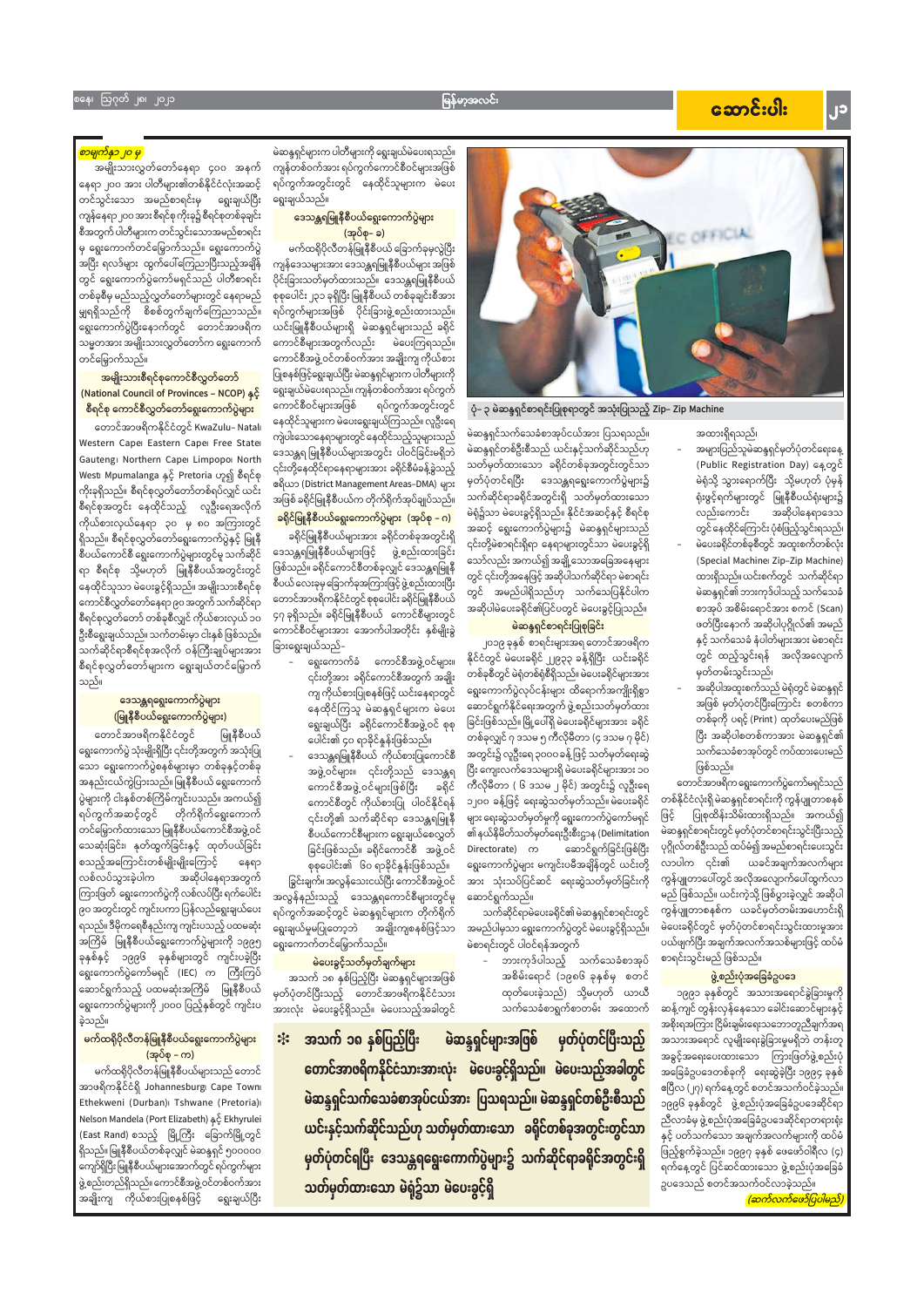တနင်္ဂနွေ၊ ဩဂုတ် ၂၉၊ ၂၀၂၁

#### မြန်မာ့အလင်း

## ဥပဒေပြုရေးဆိုင်ရာ လွှတ်တော်ရွေးကောက်ပွဲများအပေါ် လေ့လာခြင်း တောင်အာဖရိကနိုင်ငံ

မေနယ်လီ

#### (ယမန်နေ့မှအဆက်)

**J** 

၁၉၀၈ ခုနှစ်တွင် ဗြိတိသျှတို့မှ ကိုယ်ပိုင် အုပ်ချုပ်ခွင့်ကို ခွင့်ပြုခဲ့ပြီး ၁၉၀၉ ခုနှစ် အက်ဥပဒေ ကို ပြဋ္ဌာန်း၍ အုပ်ချုပ်ရေးကို စတင်ခဲ့သည်။ ဗြိတိသျှ ယခင်ကိုလိုနီနယ်ဟောင်းများဖြစ်သော တို့၏ 'ကိတ်' နှင့် 'နေတယ်' ဒေသ၊ 'ဘိုးအား' နယ်မြေများ ဖြစ်သော 'အောရိန့် ဖရီးစတိတ်' နှင့် 'ထရန့်စ် ဗယ်' တို့ကိုပေါင်းစု၍ တောင်အာဖရိကပြည်ထောင်စုနိုင်ငံ တည်ထောင်ခဲ့သည်။ ၁၉၀၉ ခုနှစ် အက်ဥပဒေသည် တောင်အာဖရိကပြည်ထောင်စု (Union of South Africa) ဖွဲ့စည်းပုံအခြေခံဥပဒေ၏ အရင်းအမြစ် ဖြစ်ခဲ့သည်။ ၎င်းဥပဒေကို ဗြိတိသျှပါလီမန်မှ ပြဋ္ဌာန်း ခြင်းဖြစ်သည်။ အဆိုပါ ဥပဒေအရ အင်္ဂလန်ဘုရင်မ ကြီးသည် နိုင်ငံ၏အကြီးအကဲ ဖြစ်သည်။ အစိုးရ အဖွဲ့၏ အကြီးအကဲမှာ ဝန်ကြီးချုပ် ဖြစ်သည်။ ၁၉၆၁ ခုနှစ်တွင် ၎င်းဥပဒေကို ဖျက်သိမ်းပြီး တောင် အာဖရိကသမ္မတနိုင်ငံ ဖွဲ့စည်းပုံအခြေခံဥပဒေ အသစ်တစ်ခုကို ရေးဆွဲခဲ့သည်။ ဓနသဟာယနိုင်ငံ များအဖွဲ့ ဝင်အဖြစ်မှလည်း နုတ်ထွက်ခဲ့သည်။

ဖြစ်သည်။ ၁၉၉၄ ခုနှစ်တွင် တောင်အာဖရိကနိုင်ငံတွင် ၁၉၈၄ ခုနှစ်တွင် ဖွဲ့စည်းပုံဥပဒေအသစ်တစ်ခု အဆိုပါကတိကဝတ်များအပြင် နိုင်ငံရေးပါတီ အနေဖြင့် သတ်မှတ်ထားသည့် ရက်များတွင် အထွေထွေရွေးကောက်ပွဲ ကျင်းပခဲ့သည်။ ပြဋ္ဌာန်း၍ ၁၉၆၁ ခုနှစ်ဖွဲ့စည်းပုံကို ဖျက်သိမ်း များ မှတ်ပုံတင်ခြင်းကို ဆောင်ရွက်ရန်၊ နိုင်ငံရေး ရွေးကောက်ပွဲတွင်အနိုင်ရရှိသော လွှတ်တော်နှစ်ရပ် သက်ဆိုင်ရာနိုင်ငံများရှိ တောင်အာဖရိကနိုင်ငံသံရုံး ခဲ့သည်။ ဥပဒေပြုလွှတ်တော်နှစ်ရပ်နေရာတွင် ပါတီများနှင့် ဆက်သွယ်ဆက်ဆံရေး၊ပူးပေါင်းရေးကို မှ ရွေးကောက်ခံကိုယ်စားလှယ်များ စုပေါင်း၍ များ၌ မဲပေးနိုင်သည်။ လွှတ်တော် (၃) ရပ်စနစ်ကို ပြောင်းလဲကျင့်သုံးခဲ့ ဆောင်ရွက်ရန်၊ ရွေးကောက်ပွဲဆိုင်ရာ သုတေသန ရေးဆွဲခြင်းကို ဖွဲ့စည်းပုံအခြေခံဥပဒေအသစ် ရွေးကောက်ပွဲနေ့တွင် မဲရုံများအား နံနက် ၇ သည်။ လူဖြူများအတွက် လွှတ်တော်၊ အခြားအသား လုပ်ငန်းများကို ဆောင်ရွက်ရန်နှင့် မြှင့်တင်ရန်၊ နာရီတွင် စတင်ဖွင့်လှစ်ပြီး ည ၉ နာရီတွင် မဲရုံပိတ် နှစ်နှစ်အတွင်း ဆောင်ရွက်ခဲ့သည်။ ၁၉၉၆ ခုနှစ် အရောင်များအတွက် ကိုယ်စားပြုလွှတ်တော်နှင့် ရွေးကောက်ပွဲဆိုင်ရာ နည်းပညာနှင့် နားလည် ဒီဇင်ဘာလ ၁၈ ရက်နေ့တွင် သမ္မတ နယ်ဆင် သည်။ မဲပေးရာတွင် ဆန္ဒမဲပြုသူအား သက်သေခံ အိန္ဒိယကိုယ်စားလှယ်များအတွက် လွှတ်တော်တို့ တတ်ကျွမ်းမှု တိုးတက်စေရေးမြှင့်တင်ဆောင်ရွက် မင်ဒဲလားမှ ဖွဲ့စည်းပုံအခြေခံဥပဒေအသစ်ကို စာအုပ်နှင့် တိုက်ဆိုင်စစ်ဆေးပြီး မှန်ကန်မှသာ ဖြစ်သည်။ ၁၉၉၃ ခုနှစ်တွင် တောင်အ<mark>ာ</mark>ဖရိက ရန်၊ ရွေးကောက်ပွဲဆိုင်ရာဥပဒေများကို စဉ်ဆက် မဲပေးခွင့်ပြုသည်။ မဲပေးခွင့်ရရှိသူ၏ သက်သေခံ ကြေညာခဲ့သည်။ ာ၉၉၇ ခုနှစ် အတည်ပြု သမ္မတနိုင်ငံ ဖွဲ့စည်းပုံအခြေခံဥပဒေ သို့မဟုတ် မပြတ်ပြန်လည်သုံးသပ်ရန်နှင့် ရွေးကောက်ပွဲဆိုင်ရာ စာအုပ်၏ ဒုတိယစာမျက်နှာတွင် မဲပေးပြီးကြောင်း ဖေဖော်ဝါရီလ ၄ ရက်နေ့တွင် ယာယီဖွဲ့စည်းပုံ ယာယီ ဖွဲ့ စည်းပုံအခြေခံဥပဒေကို ပြဋ္ဌာန်းပြီး ၁၉၈၄ အခြေခံဥပဒေကို ဖျက်သိမ်း၍ ဖွဲ့စည်းပုံအသစ် တံဆိပ်တုံးရိုက်နှိပ်ပြီး မဲဆန္ဒရှင်၏ လက်မအား ဥပဒေများအား အဆိုပြုတင်သွင်းရန်၊ မဲဆန္ဒရှင် ခုနှစ် ဖွဲ့စည်းပုံအခြေခံဥပဒေကို ဖျက်သိမ်းခဲ့သည်။ လည်း ကြာရှည်ခံမင်ဖြင့် သုတ်လိမ်းအမှတ်အသား အသိပညာပေးလုပ်ငန်းများ ဆောင်ရွက်ရန်၊ စတင်အသက်ဝင်ခဲ့သည်။ ၁၉၉၆ ခုနှစ် ဖွဲ့ စည်းပုံကို ယာယီဖွဲ့ စည်းပုံအခြေခံဥပဒေအရ အသားအရောင် ရွေးကောက်ပွဲရလဒ်များအားလုံးကို ခုနစ်ရက်အတွင်း တောင်အာဖရိကသမ္မတနိုင်ငံ ဖွဲ့စည်းပုံအခြေခံ ပြုသည်။ မသန်စွမ်းမဲဆန္ဒရှင်များအနေဖြင့် မဲပေးရာ ခွဲခြားမှုကို အဆုံးသတ်စေခဲ့သည်။ နိုင်ငံသားအခွင့် ကြေညာနိုင်ရေး ဆောင်ရွက်ရန်၊ ရွေးကောက်ပွဲ ဥပဒေဟုခေါ်ဆိုပြီး ယနေ့အချိန်အထိ ပြင်ဆင်မှု တွင် မဲရုံ၌ကူညီပေးရန် ၎င်းတို့ဆန္ဒရှိသည့် ပုဂ္ဂိုလ် အရေး၊ လစ်ဘရယ်ဒီမိုကရေစီ စသည်တို့ကို စတင် အငြင်းပွားမှုများအား ဖြေရှင်းရန်၊ ရွေးကောက်ပွဲ ပေါင်း (၁၇) ကြိမ် ပြုလုပ်ခဲ့သည်ကို တွေ့ ရသည်။ တစ်ဦးအား ရွေးချယ်နိုင်သည်။ မိတ်ဆက်ခဲ့သည်။ ယာယီဖွဲ့စည်းပုံအခြေခံဥပဒေ ကျင်းပချိန်တွင် လိုအပ်လာပါက အဆင့်ဆင့်သော မသန်စွမ်းမဲဆန္ဒရှင်များ မဲပေးနိုင်ရန် မဲရုံမှူးက ၎င်းဖွဲ့ စည်းပုံအခြေခံဥပဒေအရ လွှတ်တော်နှစ်ရပ် တွင် လွှတ်တော်နှစ်ရပ်စနစ်ကို ပြောင်းလဲကျင့်သုံးခဲ့ အစိုးရယန္တရားတွင် တာဝန်ထမ်းဆောင်နေသူများ စနစ်ကို ကျင့်သုံးပြီး အမျိုးသားလွှတ်တော် ကူညီပေးနိုင်သော်လည်း မတူညီသောပါတီ နှစ်ပါတီမှ သည်။ ကိုယ်စားလှယ် ၄၀၀ ပါဝင်သော အောက် (National Assembly – အောက်လွှတ်တော်) ကို အား သင့်လျော်သကဲ့သို့ အဆိုပြုတာဝန်ပေးအပ်ရန် ကိုယ်စားလှယ် နှစ်ဦးရှေ့မှောက်တွင်သာ လွှတ်တော်နှင့် ကိုယ်စားလှယ် ၉၀ ပါဝင်သော ပြည်သူများမှ တိုက်ရိုက် ရွေးကောက်တင်မြှောက်၍ ဆောင်ရွက်ခွင့်ရှိသည်။ မှားယွင်းစွာ ရေးခြစ်မိသော အစရှိသည့် တာဝန်များလည်းရှိသည်။ ဆီးနိတ်အထက်လွှတ်တော်တို့ဖြစ်သည်။ အောက် အမျိုးသားစီရင်စုကောင်စီလွှတ်တော် (National ဆန္ဒမဲလက်မှတ်အား မဲပုံးအတွင်းသို့မထည့်မီ မဲရုံမှူး ရွေးကောက်ပွဲတရားရုံးကို ရွေးကောက်ပွဲ လွှတ်တော်ကို အချိုးကျ ကိုယ်စားပြုစနစ်ဖြင့် ထံတွင် မဲလတ်မှတ်အသစ်ဖြင့် ပြန်လည်လဲလှယ်နိုင် ကော်မရှင်အက်ဥပဒေအရဖွဲ့စည်းပြီး ကော်မရှင်၏ Council of Provinces – အထက်လွှတ်တော်) ကို ပြည်သူများမှ တိုက်ရိုက်ရွေးကောက်ပြီး အထက် သုံးသပ်စိစစ်ရန်နှင့် သည်။ လဲလှယ်ပေးလိုက်သည့် အသုံးပြုရေးခြစ်ပြီး ဆုံးဖြတ်ချက်များကို သက်ဆိုင်ရာ စီရင်စုလွှတ်တော်များမှ ရွေးချယ်ပေး လွှတ်တော်ကို စီရင်စု ကိုးပြည်နယ်မှ ကိုယ်စားလှယ် ရွေးကောက်ပွဲဆိုင်ရာ အငြင်းပွားမှုများနှင့်စပ်လျဉ်း သည့် စနစ်ဖြစ်သည်။ သား မဲလက်မှတ်များအား ပယ်မဲအဖြစ် သတ်မှတ် ၁၀ ဦးစီဖြင့် အညီအမျှ ရွေးချယ်ခဲ့သည်။ အထက် သိမ်းဆည်းသည်။ မဲရုံပိတ်ပြီးချိန်တွင် မဲရုံများ၌ပင် ဆုံးဖြတ်ချက်များအပေါ် ၍ တရားရုံးများ၏ ရွေးကောက်ပွဲနေ့၊ မဲပေးခြင်းနှင့် မဲရေတွက်ခြင်း လွှတ်တော်အတွက် ကိုယ်စားလှယ်များကို နိုင်ငံရေးပါတီမှ ကိုယ်စားလှယ်များ၊ ရပ်ကွက်အဆင့် နောက်ဆုံး အယူခံတင်သွင်းနိုင်ရန် ဖြစ်သည်။ မဲပေးရာတွင် မဲဆန္ဒရှင်အမည်စာရင်းရှိရာ သက်ဆိုင်ရာ စီရင်စုလွှတ်တော်များမှ ရွေးချယ်ပေး တစ်သီးပုဂ္ဂလ ကိုယ်စားလှယ်လောင်း၏ ရွေးကောက်ပွဲ တရားရုံးသည် တရားလွှတ်တော်ချုပ် မဲပေးခရိုင်အတွင်းရှိ မဲရုံတွင်သာ မဲပေးခွင့်ရှိသည်။ သော စနစ်ကို ကျင့်သုံးသည်။ ၎င်းဖွဲ့ စည်းပုံအခြေခံ ကိုယ်စားလှယ်များ၊ရွေးကောက်ပွဲလေ့လာသူများ၏ နှင့် အဆင့်အတန်းတူညီပြီး ရွေးကောက်ပွဲတရားရုံး အကယ်၍ မဲဆန္ဒရှင်စာရင်းရှိရာ မဲပေးခရိုင်ပြင်ပရို ဥပဒေအရ အထွေထွေရွေးကောက်ပွဲကျင်းပပြီး ရှေ့မှောက်တွင် မဲများရေတွက်သည်။ မဲရလဒ်စင်တာ အဖွဲ့ ဝင်များအား Judicial Services Commission မဲရုံတွင် မဲပေးလိုပါက မည်သည့်မဲရုံ၌မဆို အမျိုးသား ရွေးချယ်ခံရသော လွှတ်တော်နှစ်ရပ်မှ ကိုယ်စား (Results Centres) များ ထားရှိပြီး ရလဒ်များအား ၏အကြံပြုမှုဖြင့် သမ္မတက အတည်ပြုခန့်အပ်သည်။ □ ၁၉၉၃ ခုနှစ်တွင် တောင်အာဖရိကသမ္မတနိုင်ငံ ဖွဲ့စည်းပုံအခြေခံဥပဒေ ကြေညာပေးသည်။ ရွေးကောက်ပွဲကော်မရှင်၏ အောက်တွင် စီရင်စု ရွေးကောက်ပွဲကော်မရှင် ကိုးခု၌ စီရင်စုရွေးကောက်ပွဲကော်မရှင်အဖွဲ့ ခွဲများ သို့မဟုတ် ယာယီဖွဲ့စည်းပုံအခြေခံဥပဒေကို ပြဋ္ဌာန်းပြီး ၁၉ရ၄ ခုနှစ် ဖွဲ့စည်းထားသည်။ စီရင်စုရွေးကောက်ပွဲ (Independent Electoral Commission of ကို ကော်မရှင် အဖွဲ့ ခွဲတစ်ခုလျှင် စီရင်စုရွေးကောက်ပွဲ South Africa - IEC) ဖွဲ့စည်းပုံအခြေခံဥပဒေကို ဗျက်သိမ်းခဲ့သည်။ ယာယီဖွဲ့စည်းပုံအခြေခံ အရာရှိ ( Provincial Electoral Officer –PEO) က ရွေးကောက်ပွဲကော်မရှင်အား အဖွဲ့ဝင် ငါးဦး ဦးဆောင်သည့် ရုံးအဖွဲ့ရှိပြီး စီရင်စုရွေးကောက်ပွဲ ဖြင့်ဖွဲ့ စည်းပြီး တစ်ဦးမှာ တရားသူကြီးဖြစ်ရသည်။ ဥပဒေအရ အသားအရောင်ခွဲခြားမှုကို အဆုံးသတ်စေခဲ့သည်။ နိုင်ငံသား ကော်မရှင်အဖွဲ့ခွဲများက မြူနီစီပယ်ရွေးကောက်ပွဲ ရွေးကောက်ပွဲကော်မရှင်အက်ဥပဒေအရ ကော်မရှင် အရာရှိချုပ်များ (Municipal Electoral Officer) ၏ အခွင့်အရေး၊ လစ်ဘရယ်ဒီမိုကရေစီ စသည်တို့ကို စတင်မိတ်ဆက်ခဲ့ အဖွဲ့ ဝင်များသည် တောင်အာဖရိကနိုင်ငံသား ဖြစ်ရ လုပ်ငန်းဆောင်ရွက်မှုများအား ကြီးကြပ်သကဲ့သို့ ပြီး နိုင်ငံရေးပါတီတစ်ခုခု၏ အထင်ကရပုဂ္ဂိုလ် သက်ဆိုင်ရာပြည်နယ်အတွင်းရှိ ရွေးကောက်ပွဲများ သည်။ ယာယီဖွဲ့စည်းပုံအခြေခံဥပဒေတွင် လွှတ်တော်နှစ်ရပ်စနစ်ကို မဖြစ်ရပေ။ အဖွဲ့ ဝင်များအား အမျိုးသားလွှတ်တော်ရှိ အပါအဝင် ရွေးကောက်ပွဲဆိုင်ရာစီမံကိန်းများအား Inter–Party Committee က တင်သွင်းသည့် အမည် ပြောင်းလဲကျင့်သုံးခဲ့ စီမံခန့်ခွဲသည်။ စာရင်းအပေါ် သမ္မတက အတည်ပြုခန့်အပ်ခြင်း <mark>စာမျက်နှာ ၂၅ သို့</mark> ဖြစ်သည်။ ကော်မရှင်အဖွဲ့ ဝင်တစ်ဦး၏ သက်တမ်း

|                                                                | TOP THREE PARTIES                                             |                                                                                |                                                                                                                                                                                                             |                      | <b>ELECTION STATISTICS</b> |                                                                                          |                                                 |             |      |
|----------------------------------------------------------------|---------------------------------------------------------------|--------------------------------------------------------------------------------|-------------------------------------------------------------------------------------------------------------------------------------------------------------------------------------------------------------|----------------------|----------------------------|------------------------------------------------------------------------------------------|-------------------------------------------------|-------------|------|
| <b>ANC</b><br>8 841 871<br>57.67%<br>Votes<br>Support<br>57.67 | DA<br>3 177 928<br>20.73%<br><b>Votes</b><br>Support<br>20.73 | EFF<br>1 604 217<br>10.46%<br><b>Support</b><br>Votes<br>10.46<br>HIGHLAND EDM | <b>Results Capturing Progress</b><br><b>Voting Districts Captured</b><br><b>Total Valid Votes</b><br><b>Spoilt Votes</b><br><b>Total Votes Cast</b><br><b>Voter Turnout</b><br><b>Registered Population</b> |                      |                            | 92.81%<br>21 276 of 22 925<br>15 331 202<br>211917<br>15 543 119<br>65.59%<br>26 779 025 |                                                 |             |      |
| Ø                                                              | LEADING PARTY PER VOTING DISTRICT - MAP                       | ₽                                                                              |                                                                                                                                                                                                             | <b>PARTY RESULTS</b> |                            |                                                                                          |                                                 |             |      |
|                                                                |                                                               |                                                                                | PARTY                                                                                                                                                                                                       | VOTES                | % SUPPORT                  |                                                                                          | <b>ELECTION YEAR (%)</b><br>2014 2009 2004 1999 |             |      |
|                                                                |                                                               |                                                                                | <b>ANC</b>                                                                                                                                                                                                  | 8841871              | 57.67%                     | 62.15                                                                                    | 65.93                                           | 69.69 66.35 |      |
|                                                                |                                                               |                                                                                | <b>DA</b>                                                                                                                                                                                                   | 3 177 928            | 20.73%                     | 22 23                                                                                    | 16.66                                           | 1237<br>٠   |      |
|                                                                |                                                               |                                                                                | <b>Res</b> EFF                                                                                                                                                                                              | 1604 217             | 10.46 %                    | 6.35                                                                                     |                                                 |             |      |
|                                                                |                                                               |                                                                                | <b>OF IFP</b>                                                                                                                                                                                               | 537 694              | 3.51%                      | 2.40                                                                                     | 455                                             | 6.97        | 8.55 |
|                                                                |                                                               |                                                                                | <b>VE PLUS</b>                                                                                                                                                                                              | 354 780              | 2.31%                      | 0.93                                                                                     | 0.83                                            | 0.89<br>٠   |      |
|                                                                |                                                               |                                                                                | ACDP                                                                                                                                                                                                        | 131 730              | 0.86%                      | 0.57                                                                                     | 0.81                                            | 1.60        | 1.43 |
|                                                                |                                                               |                                                                                | <b>ODM</b>                                                                                                                                                                                                  | 73 005               | 0.48%                      | $^{100}$                                                                                 |                                                 | 2.28        | 3.42 |
|                                                                |                                                               |                                                                                | J <sub>R</sub> _ATM                                                                                                                                                                                         | 70 321               | 0.46%                      |                                                                                          |                                                 |             |      |
|                                                                |                                                               |                                                                                | <b>600D</b>                                                                                                                                                                                                 | 66 167               | 0.43%                      |                                                                                          |                                                 |             |      |
|                                                                |                                                               |                                                                                | NFP                                                                                                                                                                                                         | 53 302               | 0.35%                      | 1.57                                                                                     |                                                 |             |      |

လွှတ်တော်ရွေးကောက်ပွဲအတွက်သာ မဲပေးနိုင်ပြီး စီရင်စုရွေးကောက်ပွဲများအတွက် ဆန္ဒမဲပြုခွင့်မရှိပါ။ နိုင်ငံပြင်ပရောက် တောင်အာဖရိကနိုင်ငံသားများ

ဥက္ကဋ္ဌအား ရွေးကောက်ပွဲကော်မရှင်ကပင် အဖွဲ့ ဝင် များအနက်မှ ရွေးချယ်ခန့်အပ်သည်။ လွတ်လပ်ပြီး အမှီအခိုကင်းသည့် ရွေးကောက်ပွဲ ကော်မရှင် (Independent Electoral Commission of South Africa – IEC) အား တောင်အာဖရိက ဖွဲ့ စည်းပုံအခြေခံဥပဒေအရ ဖွဲ့ စည်းထားခြင်းဖြစ် သည်။ ရွေးကောက်ပွဲကော်မရှင်၏ အဓိက ကတိကဝတ်များမှာ အမျိုးသားလွှတ်တော် ရွေးကောက်ပွဲများ၊ စီရင်စုလွှတ်တော်ရွေးကောက်ပွဲ များနှင့် မြူနီစီပယ်လွှတ်တော် ရွေးကောက်ပွဲများကို လွတ်လပ်ပြီးတရားမျှတသည့် ရွေးကောက်ပွဲများ အဖြစ် ကျင်းပပေးရန်၊ ယင်းရွေးကောက်ပွဲများ၏ ရလဒ်များ ထုတ်ပြန်ကြေညာပေးရန်နှင့် တစ်နိုင်ငံလုံး အဆင့် မဲဆန္ဒရှင်စာရင်းကို ပြုစုထိန်းသိမ်းရန်

မှာ ခုနစ်နှစ်ဖြစ်ပြီး လိုအပ်ပါက လွှတ်တော်၏အကြံပြု ချက်ဖြင့် သမ္မတက ကော်မရှင်အဖွဲ့ ဝင်၏ သက်တမ်း ကို တိုးမြှင့်နိုင်သည်။ အရည်အချင်းပျက်ယွင်းခြင်း၊ မမှန်မကန်ပြုကျင့်ခြင်း စသည့် အကြောင်းပြချက်

များဖြင့် လွှတ်တော်၏ အတည်ပြုချက်ရယူကာ

သမ္မတက ကော်မရှင်အဖွဲ့ ဝင်များအား ရာထူးမှ

ထုတ်ပယ်နိုင်သည်။ ရွေးကောက်ပွဲကော်မရှင်

#### လှယ်များ စုပေါင်း၍ နှစ်နှစ်အတွင်း ဖွဲ့ စည်းပုံအခြေခံ ဥပဒေအသစ်တစ်ခု ရေးဆွဲရမည် ဖြစ်သည်။